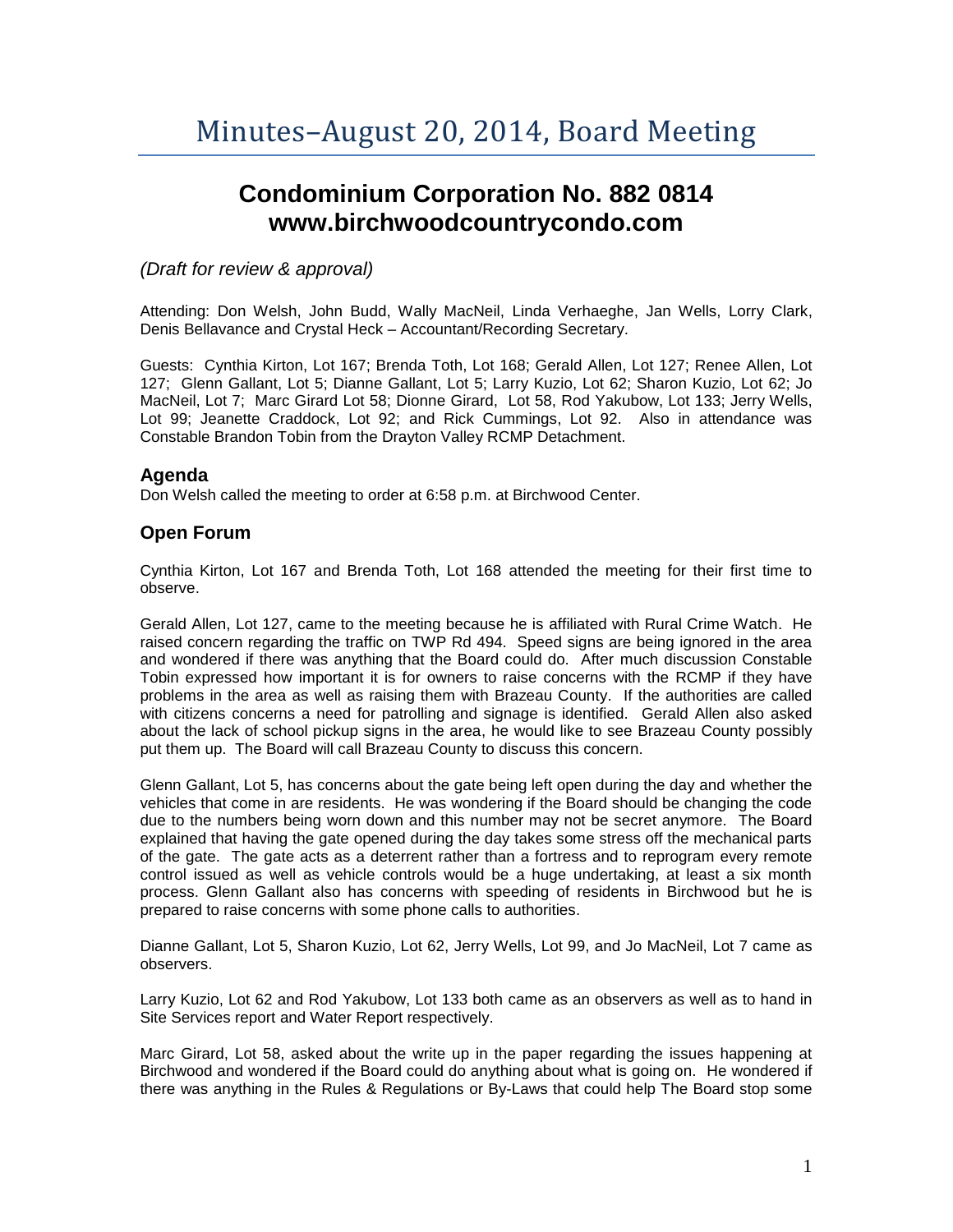of the type of people that are moving into Birchwood. Constable Tobin explained that he may be able to address the residents' concerns during his presentation.

Dionne Girard, Lot 58, asked again about the possibility of speed bumps within Birchwood during the summer months to slow residents down. The Board feels that this is not feasible because it would be labor intensive to remove them for grading and they would not work in the winter. Constable Tobin encouraged that the speeding should be reported to the authorities.

Jeanette Craddock, Lot 92, came as an observer.

Rick Cummings, Lot 92, also has concerns with the security gate and the coming and goings of residents.

Constable Tobin wanted to update and address the concerns of the owners that were in attendance. First issue was the type of renters that the owners were allowed into Birchwood. He explained that the owners are allowed to do what they want on their property and that included having it as a rental property. Privacy laws do not allow an owner to screen potential buyers or renters. Regarding the crime that is currently happening in Birchwood, he stressed that if owners see or hear something out of the ordinary to report it to the RCMP. This helps to enable the RCMP to take action. He reminded Birchwood residents that they are protected through the Drayton Valley detachment and when calling the complaint line please identify the correct detachment. Constable Tobin also suggested that all residents need to be on the lookout for each other, and share and report any incidents that seem out of the ordinary to the RCMP. A vehicle description and even a partial license plate number can be used to identify a driver. The resources are there for the public to use. Constable Tobin is available after the open forum to answer any other questions from owners.

Any incidents reported to the RCMP should also be reported to Larry Kuzio, with Site Services so he has the information for his daily drive through.

The Board thanked Constable Tobin for his attendance and input and invited him to attend future meetings.

The open forum was completed at 7:55 p.m.

### **Board Portion of Meeting**

Don Welsh called the Board portion of the meeting to order at 8:00 p.m.

Linda Verhaeghe moved that the July 16, 2014, meeting minutes be accepted, seconded by John Budd, CARRIED unanimously.

### **Water Report**

Rod Yakubow handed in his July water report for filing. Total usage is 301,400 gallons for all the wells. The CC valve has been replaced on Lot 35. The spare controller switch that was tabled from last meeting was discussed. Rod will ask Jerry Wells to see if he can purchase these parts wholesale to have a spare for the future.

#### **Site services**

.

Larry Kuzio submitted his written report which detailed duties provided for the month of July 17 to August 20, 2014.

Wally MacNeil suggested there needs to be follow up done on the non-compliance letters sent out last month. There has been some work completed in the yard sites but others have missed the deadline suggested on the letter. A fine needs to go out to the owner that missed the August 9, 2014 deadline.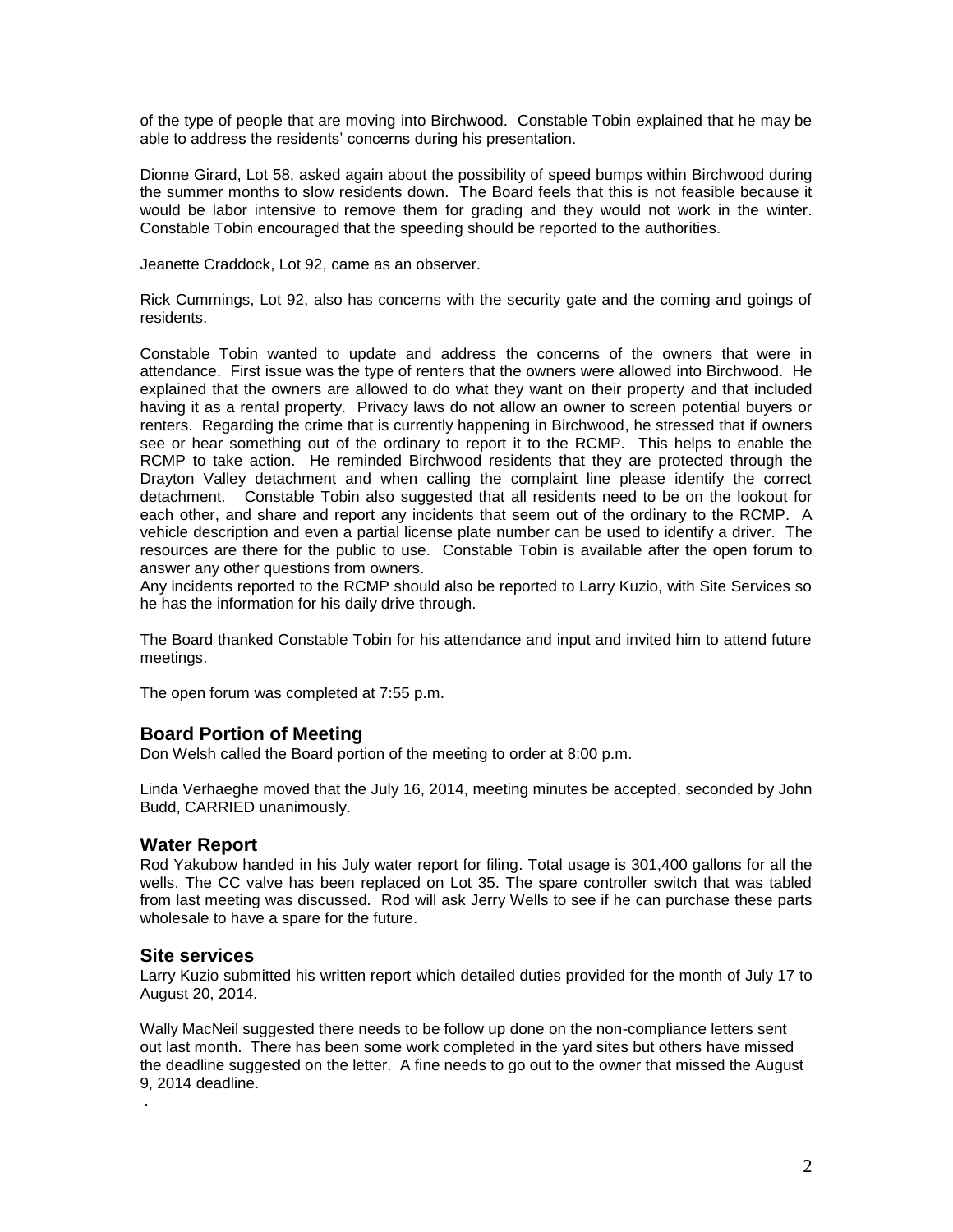There is construction on Lot 163 without a permit and the Board received a copy of a non compliance letter from the Brazeau County. The board will send a letter to the owner and copy Brazeau County.

Lot 103 currently has a stop work order in place from Brazeau County. The owner is currently appealing the decision. The Board gave the owner a development permit so will investigate why there is a stop work order now, after permits were initially granted.

The Board received a letter from Vince Ziegler, Lot 171 asking if there was a copy of the 100 year flood plan in the Condo Corporation filing system.

Animal control officers were in the neighborhood last week regarding some dog complaints.

Wally MacNeil wanted to remind owners that development permits were required from the Board and Brazeau County for any structure over 107 square feet and or 19 feet in height.

Concerns have been made regarding old vehicles without plates in owners' yards. There is nothing specific to unregistered vehicles; however, the Board will have to determine if they are unsightly when complaints are filed. Denis Bellevance and Wally MacNeil will tour around the community to identify any unsightly lots as per the Rules & Regulations.

## **Financial Report**

Crystal Heck submitted the reports for May and June, 2014. Linda Verhaeghe moved to accept the financial statements as presented. John Budd seconded, CARRIED unanimously. Letters will be sent out end of August to the outstanding arrears. Crystal Heck will put together the year end file and deliver to the Auditor as all the June expenses should have been received by now.

### **Brazeau County Liaison**

Lorry Clark had no updates this month.

### **BW Enhancement Projects Committee**

Denis Bellavance and committee are trying to organize a few more fundraiser and have around \$9,000 in the account. They are looking at breaking ground in the spring of 2015.

### **Old Business**

Site Services received a note regarding Lot 101 where the bank is eroding and the owner is currently working on building a retaining wall.

#### **New Business**

Six applications were received regarding the Site Services position. Don Welsh and Wally MacNeil will review applications, set up interviews and do the hiring by end of next week. The Board is hoping that they could identify a backup person in this interview process.

The Board received a proposal from Tom MacLean regarding the sale of the Quonset and lot with equipment that the Board is currently using to store the grader. This would be something that would have to go to the owners as a special resolution. The Board after some discussion decided to table this till next meeting.

The Board discussed installing a dead bolt for the front door at the centre. Denis Bellavance volunteered to purchase and install one.

Question was asked of the Board if renters were allowed to attend the meeting. The Board felt that it would be a good opportunity for renters to attend the open forum as they are also to adhere to the By-laws and Rules & Regulations.